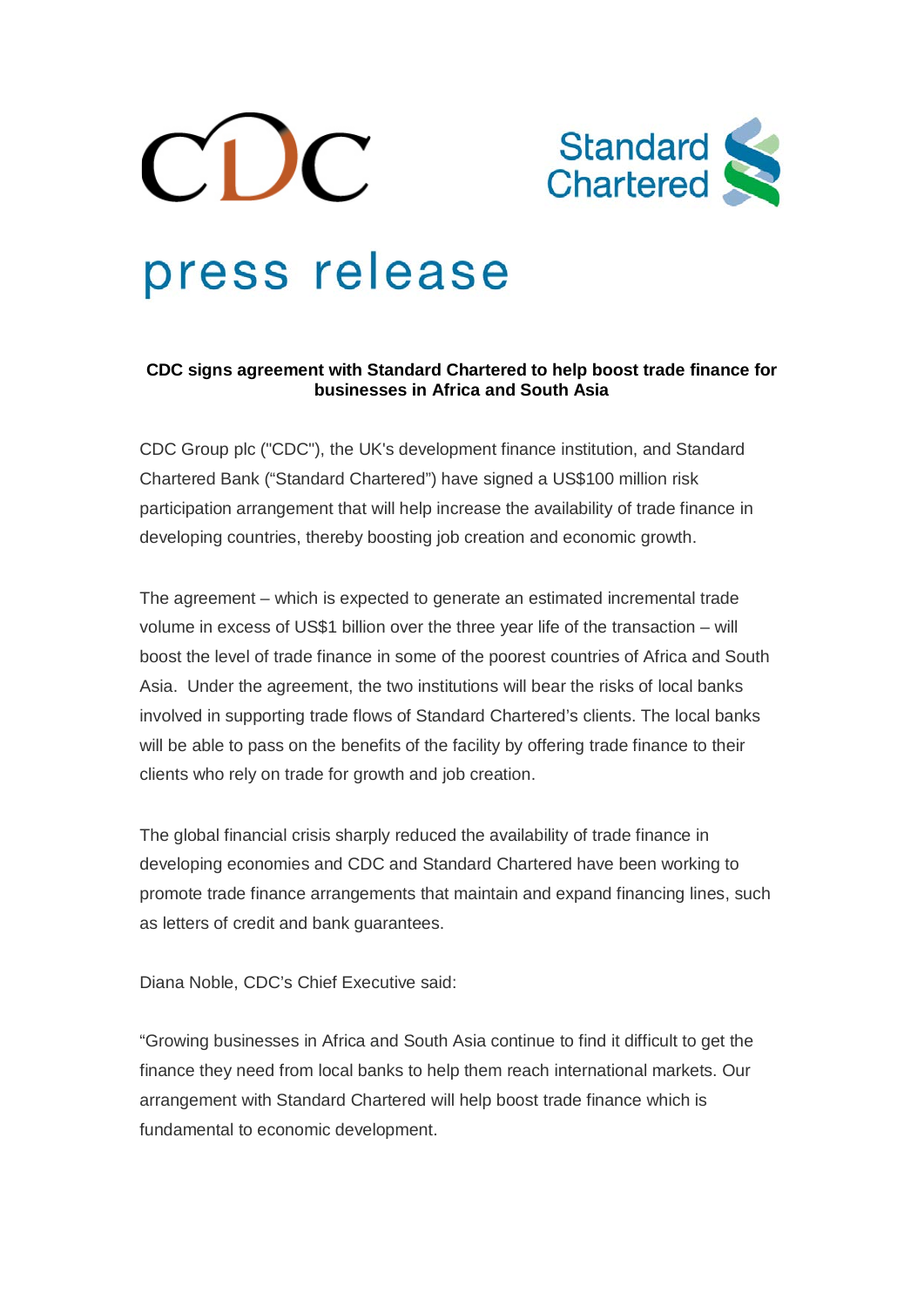"This is the first time that CDC has undertaken a bilateral risk-sharing deal and in doing so we've been able to target precisely our support to countries in Africa and South Asia that most need it. This is a new way for CDC to get its capital to work and with Standard Chartered we have a partner with an excellent network and understanding of our markets. By working together we can support exporters and importers in poorer countries."

"We are delighted to be partnering with the CDC for its first bilateral risk-sharing programme. As trade finance leaders across Asia, Africa and the Middle East, we are committed to encouraging global trade – the lifeblood of the world economy – and are pleased to be building on our successful track record of supporting the growth of trade flows through risk sharing programmes," commented Jiten Arora, Global Head of Sales, Transaction Banking, Standard Chartered Bank.

### . **Ends**

### **Media contacts:**

Rhyddid Carter: +44(0) 7824 552 326/ /+44 (0) 207 9634741 rcarter@cdcgroup.com

Chris Teo Business Corporate Affairs, Standard Chartered Bank Tel: +65 6596 9280 Email: chris.Teo@sc.com

#### **Notes to editors**

- CDC is the UK government-owned development finance institution that uses its own balance sheet to invest in the developing countries of south Asia and sub-Saharan Africa. It has net assets of £2.8bn.
- CDC's mission is to support the building of businesses in the poorest countries, creating jobs and making a lasting difference to people's lives.
- From 2004 2011 CDC operated primarily as a fund-of-funds investor, investing in companies through intermediary fund managers.
- In 2012 CDC announced a new strategic plan, with a geographic remit focused on sub-Saharan Africa and South Asia. As well as acting as a fund-of-funds investor, CDC will now also provide debt and direct investment to businesses in these regions.

## **Standard Chartered – leading the way in Asia, Africa and the Middle East**

Standard Chartered is a leading international banking group. It has operated for over 150 years in some of the world's most dynamic markets and earns around 90 per cent of its income and profits in Asia, Africa and the Middle East. This geographic focus